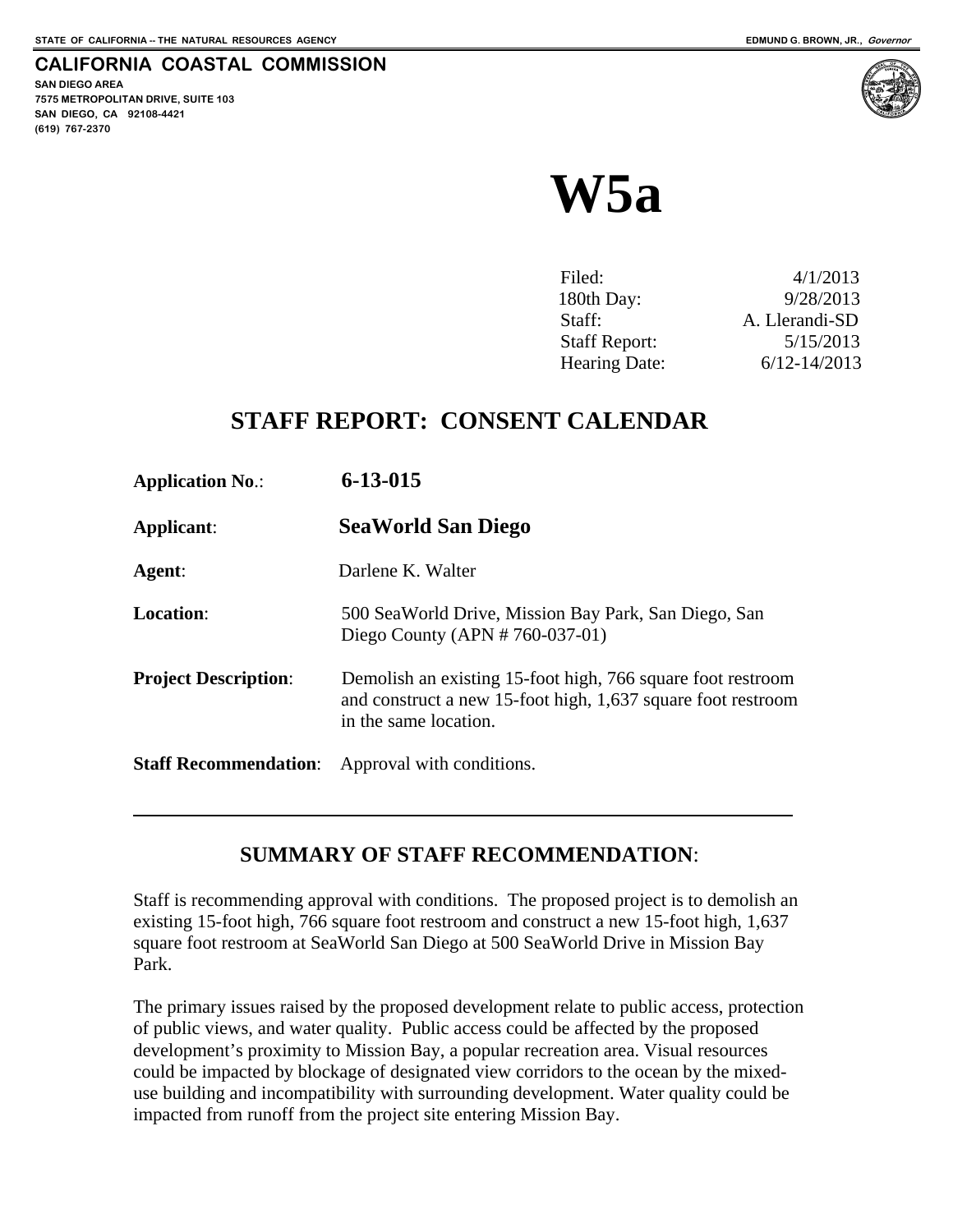Recommended Special Condition No. 1 minimizes these impacts by requiring submission of final plans by the applicant to verify that all development will conform to the approved plans.

Commission staff recommends **approval** of coastal development permit application 6- 13-015 as conditioned.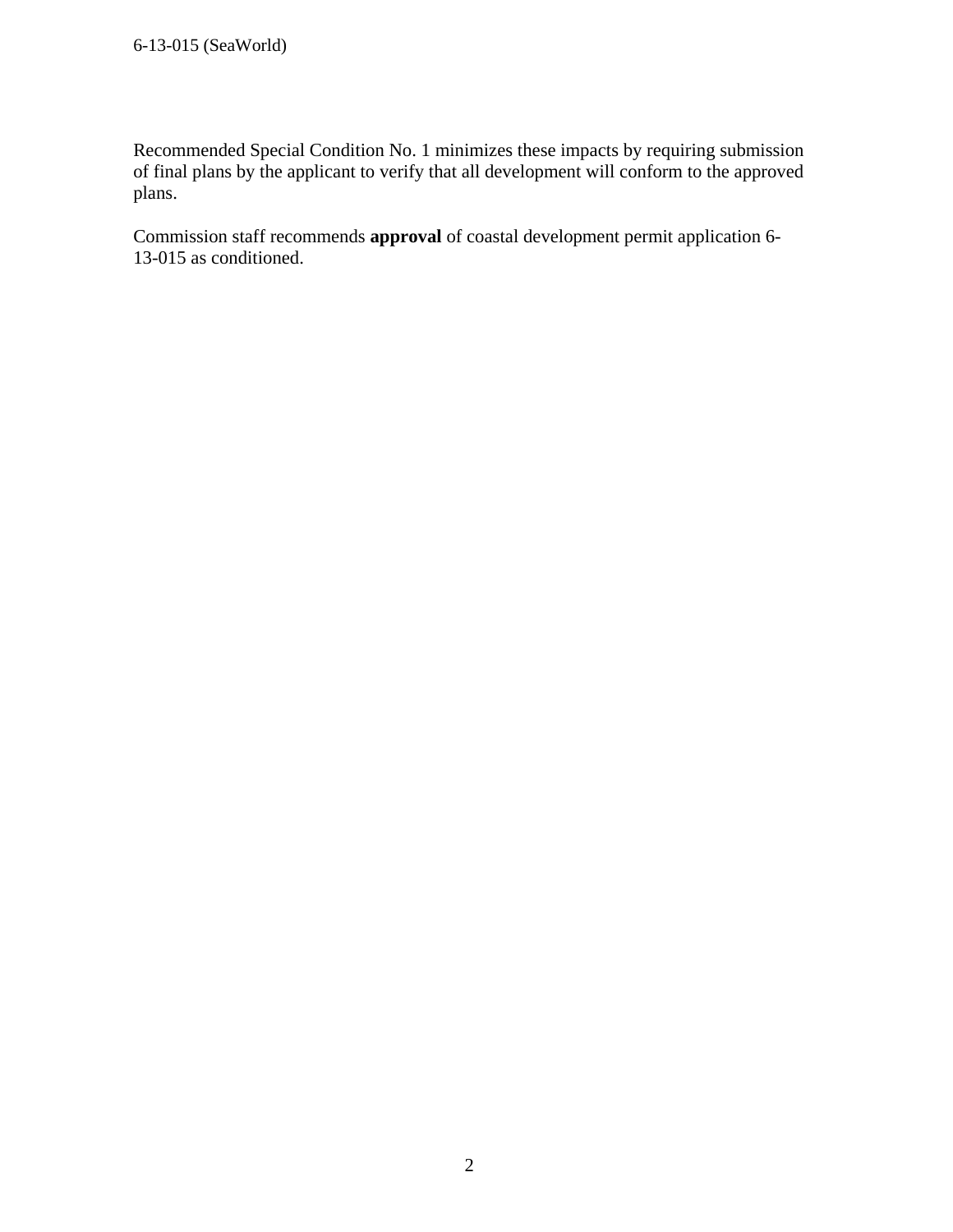# **TABLE OF CONTENTS**

# **EXHIBITS**

Exhibit 1 – Vicinity Map Exhibit 2 – Aerial View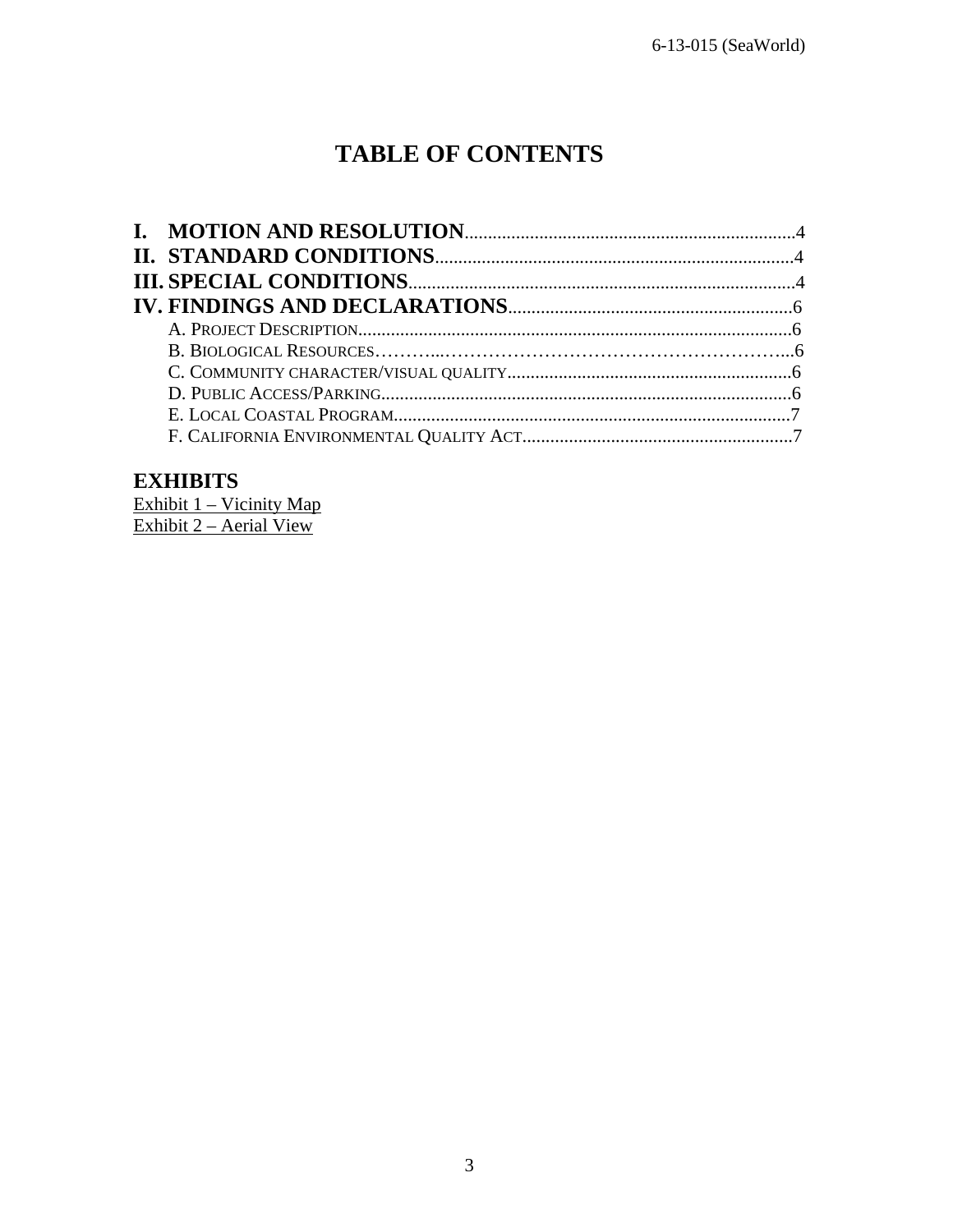#### **I. MOTION AND RESOLUTION**

The staff recommends the Commission adopt the following resolution:

#### **Motion:**

 *I move that the Commission approve the coastal development permit applications included on the consent calendar in accordance with the staff recommendations.* 

Staff recommends a **YES** vote. Passage of this motion will result in approval of all the permits included on the consent calendar. The motion passes only by affirmative vote of a majority of the Commissioners present.

#### **II. STANDARD CONDITIONS**.

- 1. **Notice of Receipt and Acknowledgment**. The permit is not valid and development shall not commence until a copy of the permit, signed by the permittee or authorized agent, acknowledging receipt of the permit and acceptance of the terms and conditions, is returned to the Commission office.
- 2. **Expiration**. If development has not commenced, the permit will expire two years from the date on which the Commission voted on the application. Development shall be pursued in a diligent manner and completed in a reasonable period of time. Application for extension of the permit must be made prior to the expiration date.
- 3. **Interpretation**. Any questions of intent or interpretation of any condition will be resolved by the Executive Director or the Commission.
- 4. **Assignment**. The permit may be assigned to any qualified person, provided assignee files with the Commission an affidavit accepting all terms and conditions of the permit.
- 5. **Terms and Conditions Run with the Land**. These terms and conditions shall be perpetual, and it is the intention of the Commission and the permittee to bind all future owners and possessors of the subject property to the terms and conditions.

#### **III. SPECIAL CONDITIONS**

1. **Final Plans.** PRIOR TO THE ISSUANCE OF THIS COASTAL DEVELOPMENT PERMIT**,** the applicant shall submit to the Executive Director for review and written approval final project plans. Said plans shall first be approved by the City of San Diego and be in substantial conformance with the plans drawn up by Jeff Katz Architecture and submitted by Darlene K. Walter on 4/29/2013.

 The applicant shall undertake the development in accordance with the approved plans. Any proposed changes to the approved plans shall be reported to the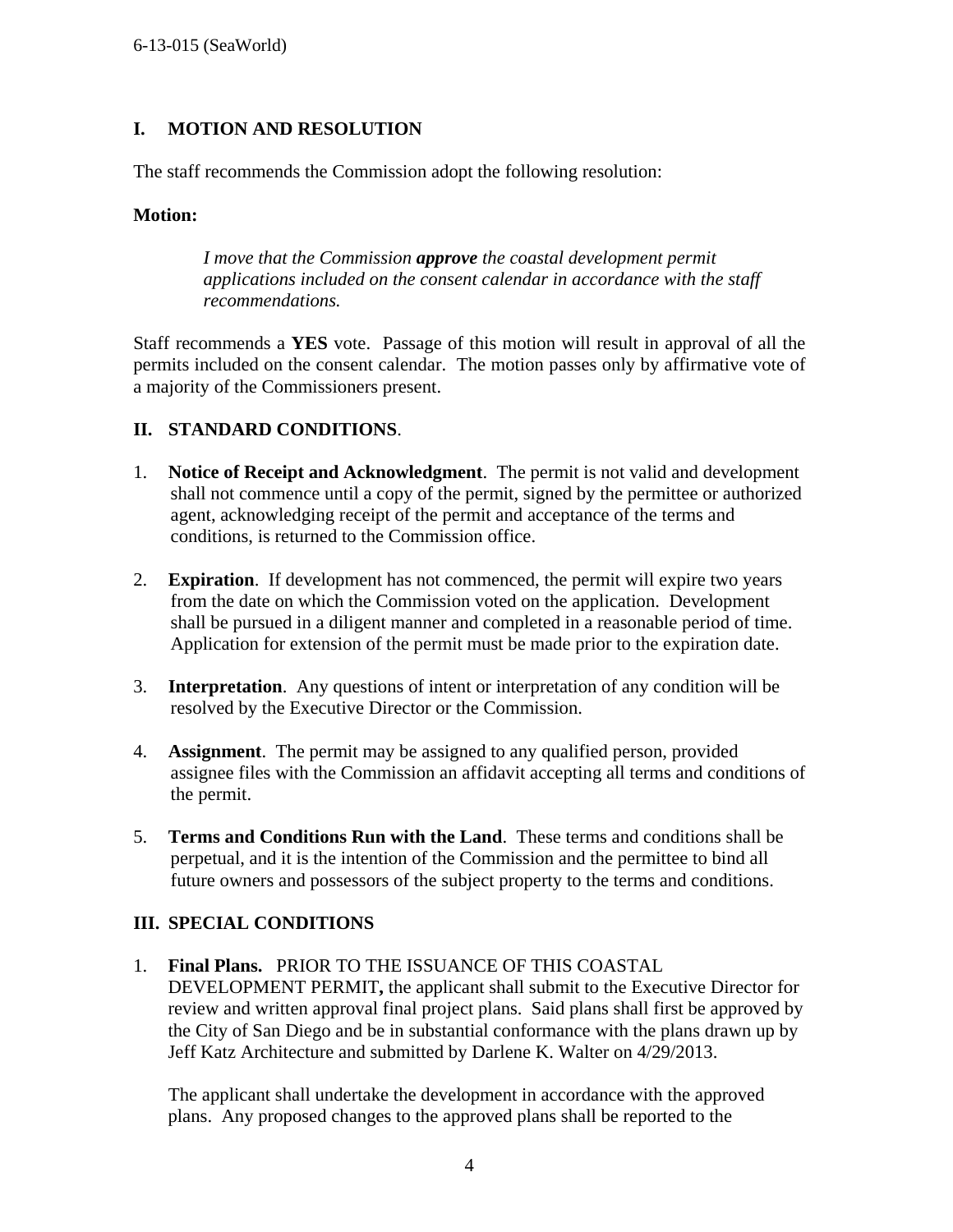Executive Director. No changes to the plans shall occur without a Coastal Commission-approved amendment to this coastal development permit unless the Executive Director determines that no amendment is legally required.

#### **IV. FINDINGS AND DECLARATIONS**

#### **A. PROJECT DESCRIPTION**.

The proposed project is to demolish an existing 15-foot high, 766 square foot restroom and construct a new 15-foot high, 1,637 square foot restroom in the same location. Currently the project site contains the existing restroom situated between the 4-D theater to the north and the Sea Lion and Otter Stadium to the south. The project site is located on the northern portion of the 88.6 acre SeaWorld theme park leasehold, near Mission Bay, at 500 SeaWorld Drive in Mission Bay Park in the City of San Diego. The project requires a permit because it involves the construction of a significant non-attached structure located between the sea and the first coastal roadway.

#### **B. BIOLOGICAL RESOURCES**

Coastal Act policies 30240 and 30251 restrict the alteration of natural landforms and protect sensitive habitats. Section 30231 of the Coastal Act requires that coastal waters are protected and runoff minimized.

The proposed development will not have an adverse impact on any sensitive habitat, and, as conditioned, will not result in erosion or adverse impacts to water quality, as runoff will be directed away from Mission Bay and be treated onsite and adequate drainage controls will be provided within the existing developed envelope. Thus, the project is consistent with the resource protection policies of Chapter 3 of the Coastal Act.

### **C. COMMUNITY CHARACTER/VISUAL QUALITY**.

The development is located within an existing developed area and, as conditioned, will be compatible with the character and scale of the surrounding area and will not impact public views, due to be located within the developed park leasehold and thus not vary visible from off site. Therefore, the Commission finds that the development, as conditioned, conforms to Section 30251 of the Coastal Act.

#### **D. PUBLIC ACCESS/PARKING**.

Coastal Act sections 30210 and 30211 provide for maximum public access to coastal resources and prohibit development from interfering with the public's right of access to said coastal resources.

The SeaWorld Master Plan Update requires a minimum 75-foot shoreline setback for all future development except for water or shoreline-dependent uses such as marina facilities, water intake and discharge facilities, or park attractions oriented toward open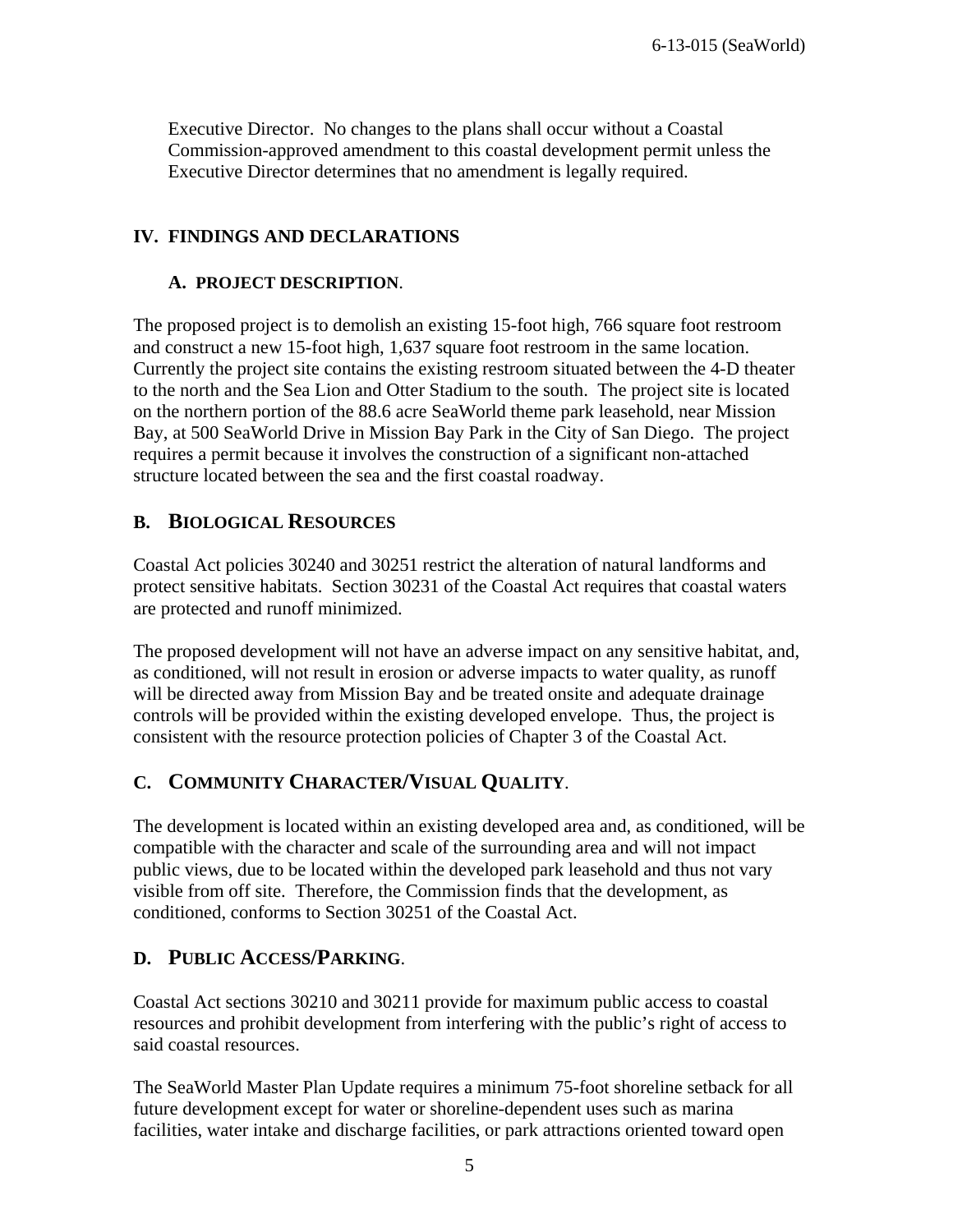water use (the waterfront stadium being an example). As proposed, the new restroom structure does not encroach into the required 75-foot setback, nor does it exceed the 30 foot height limit on buildings within the park. Furthermore, the development will not increase attendance in and of itself, but is instead an improvement to existing amenities.

As conditioned, the proposed development will not have an adverse impact on public access to the coast or to nearby recreational facilities and conforms to Sections 30210 through 30214, Sections 30220 through 30224, Section 30252 and Section 30604(c) of the Coastal Act.

# **E. LOCAL COASTAL PROGRAM.**

The LUP for the Mission Bay Park LUP segment of the City of San Diego LCP was certified on May 11, 1995, whereas the SeaWorld Master Plan Update was certified by the Commission on February 7, 2002, and addressed future development within the SeaWorld Leasehold over the subsequent 15-20 years. These documents are land use plans only; no implementation component has been proposed for Mission Bay Park and thus Chapter 3 of the Coastal Act remains the legal standard of review. As conditioned, the proposed development is consistent with Chapter 3 of the Coastal Act and with the certified Land Use Plan for the area. Approval of the project, as conditioned, will not prejudice the ability of the local government to prepare a Local Coastal Program that is in conformity with the provisions of Chapter 3.

## **F. CALIFORNIA ENVIRONMENTAL QUALITY ACT**.

As conditioned, there are no feasible alternatives or feasible mitigation measures available which would substantially lessen any significant adverse effect which the activity may have on the environment. Therefore, the Commission finds that the proposed project, as conditioned to mitigate the identified impacts, is the least environmentally damaging feasible alternative and is consistent with the requirements of the Coastal Act to conform to CEQA.

(G:\San Diego\Reports\2013\6-13-015 SeaWorld Consent.doc)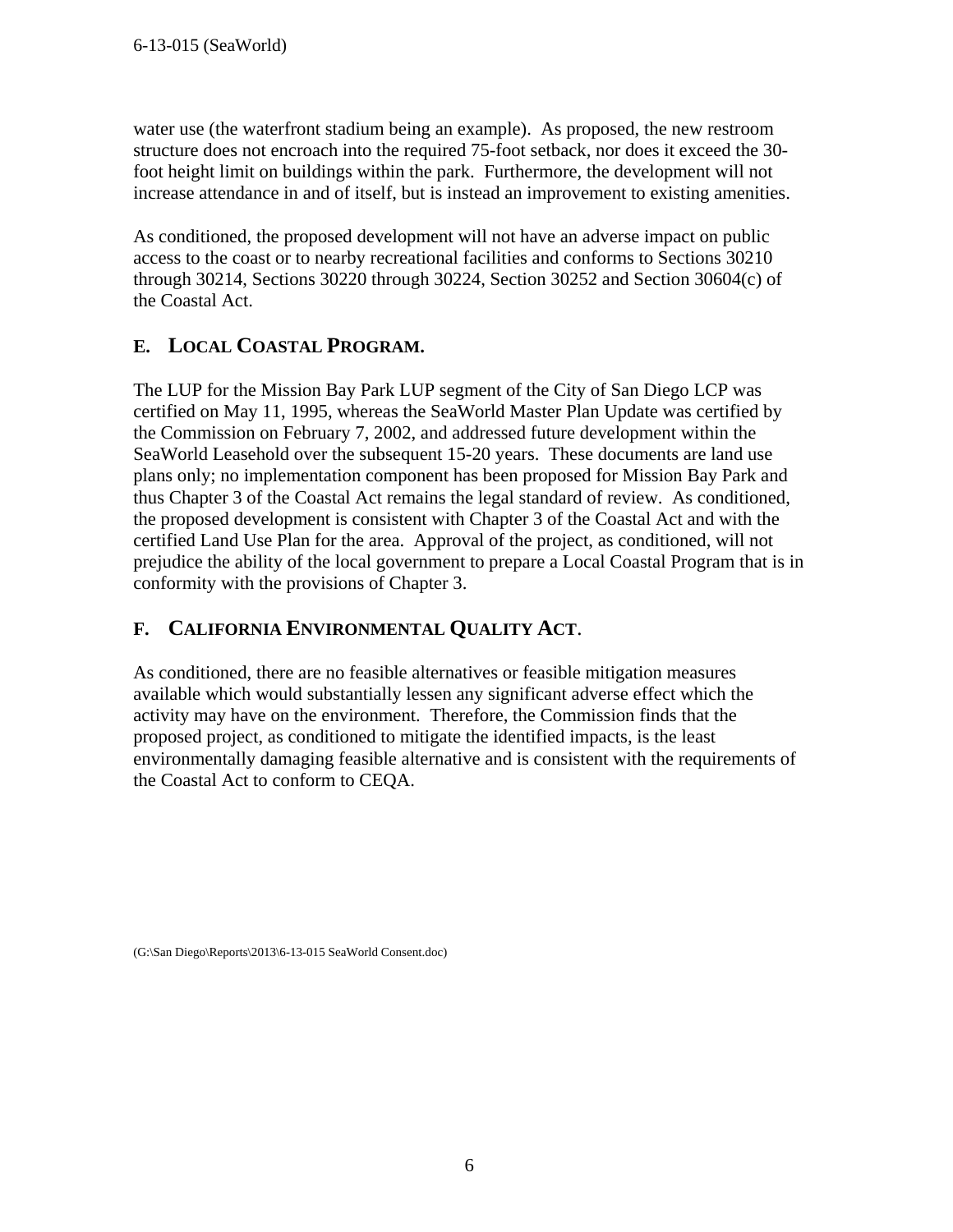